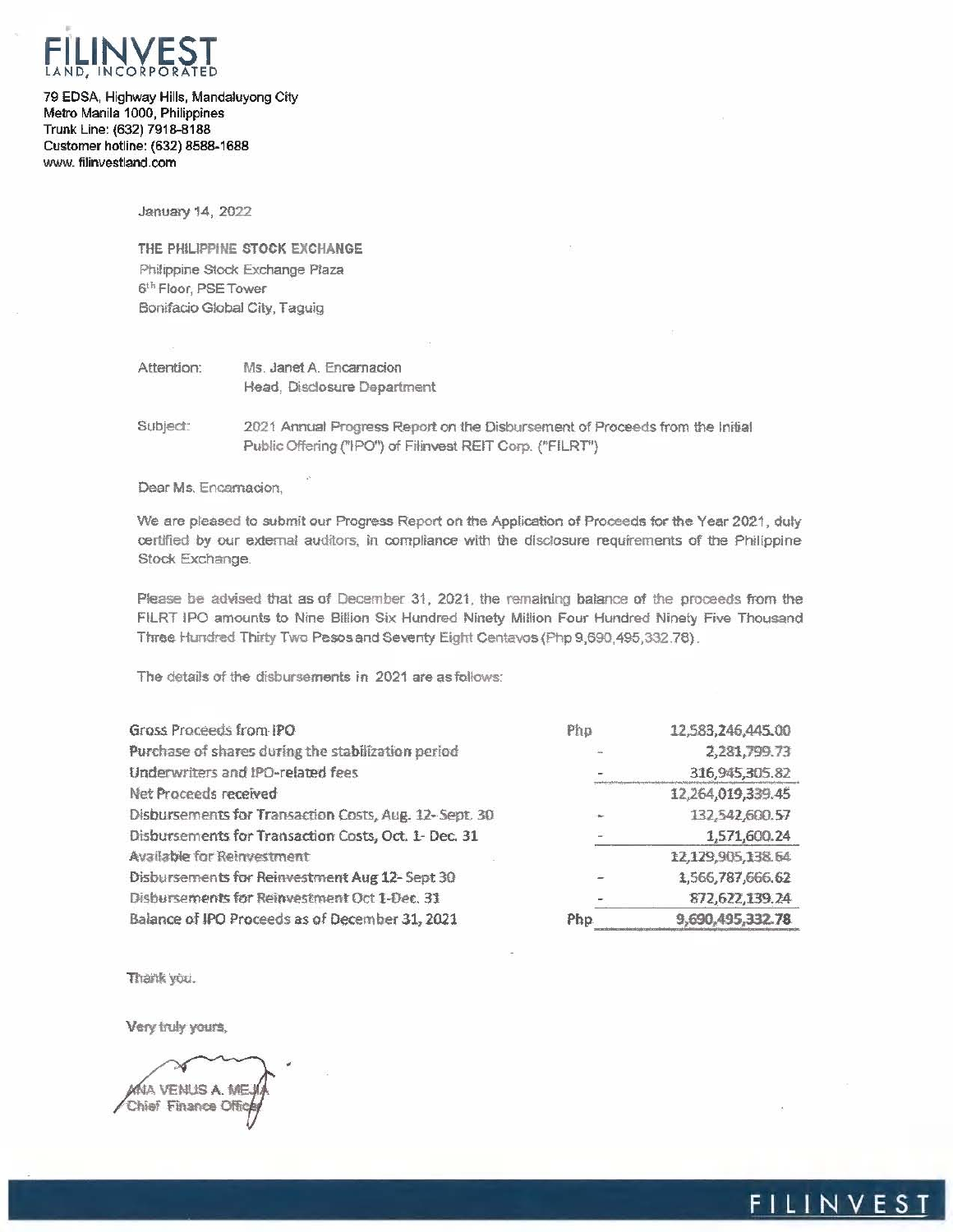#### **ACKNOWLEDGMENT**

REPUBLIC OF THE PHILIPPINES) CITY OF MANDALUYONG ) S.S.

# I certify that on JAN 1 4 2022

before me a notary public duly authorized in the city named above to take acknowledgments, personally appeared:

|                                         | Competent Evidence of<br><b>Identity</b> | Date / Place Issued |
|-----------------------------------------|------------------------------------------|---------------------|
| Filinvest Land, Inc.<br>Represented by: | TIN: 000-533-224-000                     |                     |
| Ana Venus A. Mejia                      | Unified Multi Purpose ID                 |                     |
|                                         | CRN - 0003-8766880-6                     |                     |
|                                         |                                          |                     |

who were identified by me through competent evidence of identity to be the same person described in the foregoing instrument, who acknowledged before me that their signatures on the instrument were voluntarily affixed by them for the purposes stated therein, and who declared to me that theyhave executed the instrument as their free and voluntary act and deed.

INVIITNESS WHEREOF, I hereunto set my hand and affix my notarial seal on the date and at the place above written.

Doc. No. Páge No. 2 Book No. 1: Series of 2022. JOVEN G. **WILLANO**<br>NOTARY PUBLIC FOR CITY OF MANDALUYONG<br>COMMISSION NO. 0285-21 UNTIL DECEMBER 31, 2022 ROLL NO. 53970 IBP LIFETIME NO. 611302; 12-28-12; RIZAL PTR NO. 4864924; 1-3-22; MANDALUYONG MCLE COMPLIANCE NO. VI 0017960 14 APRIL 2022 METRO MART COMPLEX, MANDALUYONG CITY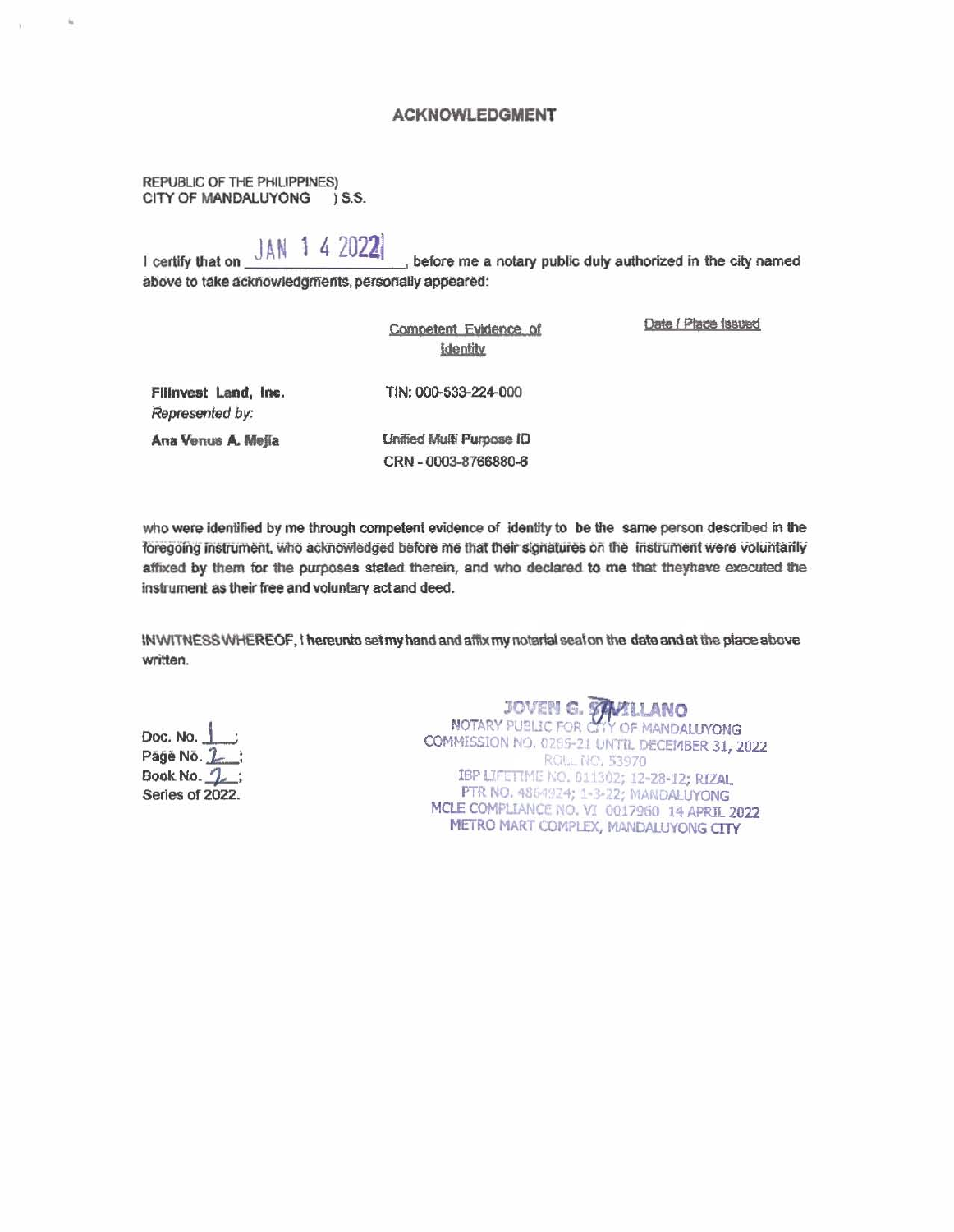FILINVEST LAND, INC.

79 EDSA, Highway Hills<br>Mandaluyong City, Metro Manila<br>Trunk line: (632) 918-8188 Customer hottine: (632) 588-1688 Fax number: (632) 918-8189 www.fillnvestland.com

 $\frac{3}{4}$ 

á

ANNEX A-Disbursements from August 12, 2021-September 30, 2021

| <b>Project Name</b>  | <b>Disbursing Entity</b>        | <b>Amount</b>    |
|----------------------|---------------------------------|------------------|
| Axis Three           | Filinvest Land, Inc.            | 426,856,231.03   |
| Axis Four            | Filmvest Land, Inc.             | 368, 883, 104.82 |
| Cebu Tower 3         | Filinvest Land, Inc.            | 89,003,459.40    |
| Cebu Tower 4         | Filinvest Land, Inc.            | 66,964,038.96    |
| Columna              | Filinvest Land, Inc.            | 22,232,993.99    |
| 387 Gil Puyat        | <b>Filinvest Cyberparks Inc</b> | 34,644,230.20    |
| <b>PDDC</b>          | Phil. DCS Development Corp.     | 370,963.32       |
| Marina Town Mall     | Filinvest Land, Inc.            | 14,843,258.53    |
| Clark Lifestyle Mall | Filinvest Cyberzone Mimosa Inc  | 53,017,112.84    |
| Panglao Oasis        | Filinvest Land, Inc.            | 19,436,889.45    |
| Alta Spatial         | Filinvest Land, Inc.            | 61,152,633.67    |
| Verde Spatial        | Filinvest Land, Inc.            | 26,431,861.01    |
| <b>Bali Oasis</b>    | Filinvest Land, Inc.            | 10,232,709.20    |
| <b>Belize Oasis</b>  | Filinvest Land, Inc.            | 5,025,428.96     |
| Raw Land             | Filinvest Land, Inc.            | 264,575,693.71   |
| Dreambuilders capex  | Filinvest Land, Inc.            | 103,117,057.53   |
| <b>TOTAL</b>         |                                 | 1,566,787,666.62 |